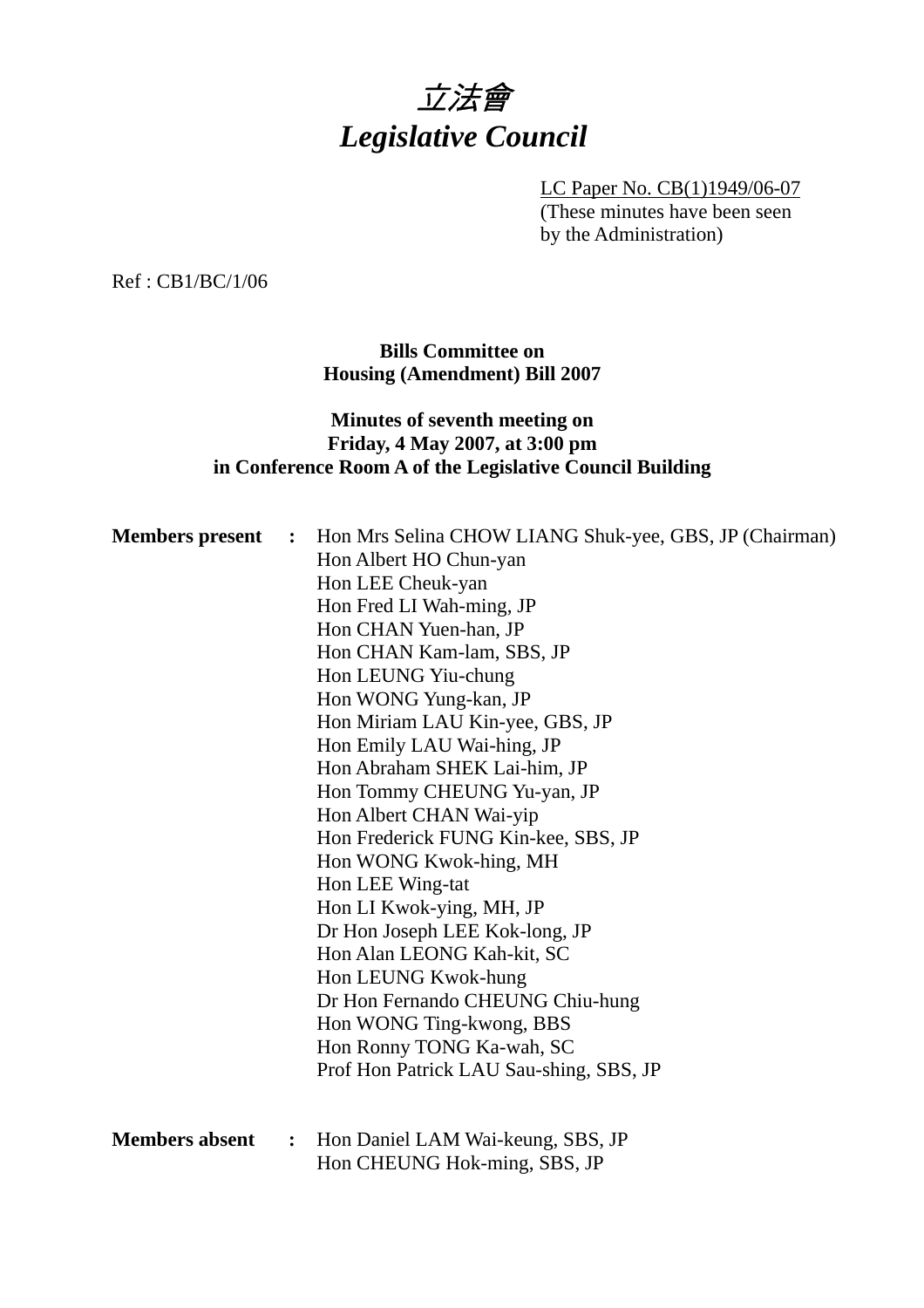| <b>Public Officers</b><br>$\ddot{\cdot}$<br>attending | Miss Mary CHOW Shuk-ching, JP<br>Deputy Secretary for Housing, Planning and Lands<br>(Housing)     |
|-------------------------------------------------------|----------------------------------------------------------------------------------------------------|
|                                                       | Ms Cora HO<br><b>Assistant Director (Strategic Planning)</b><br><b>Housing Department</b>          |
|                                                       | Mr Raymond WU<br>Senior Administrative Officer (Strategic Planning) 2<br><b>Housing Department</b> |
|                                                       | Mr Francis YIU<br>Senior Statistician<br><b>Housing Department</b>                                 |
|                                                       | Mr Lawrence S Y PENG<br>Senior Assistant Law Draftsman<br>Department of Justice                    |
|                                                       | Miss Emma WONG<br><b>Government Counsel</b><br>Department of Justice                               |
| <b>Clerk in attendance:</b>                           | Ms Connie SZETO<br>Chief Council Secretary (1)6                                                    |
| <b>Staff in attendance :</b> Mr Kelvin LEE            | <b>Assistant Legal Adviser 1</b>                                                                   |
|                                                       | Ms Debbie YAU<br>Senior Council Secretary (1)1                                                     |

# Action

# **I** Confirmation of minutes and matters arising (LC Paper No. CB(1)1505/06-07 -- Minute

-- Minutes of the meeting held on 29 March 2007) The minutes of the meeting held on 29 March 2007 were confirmed.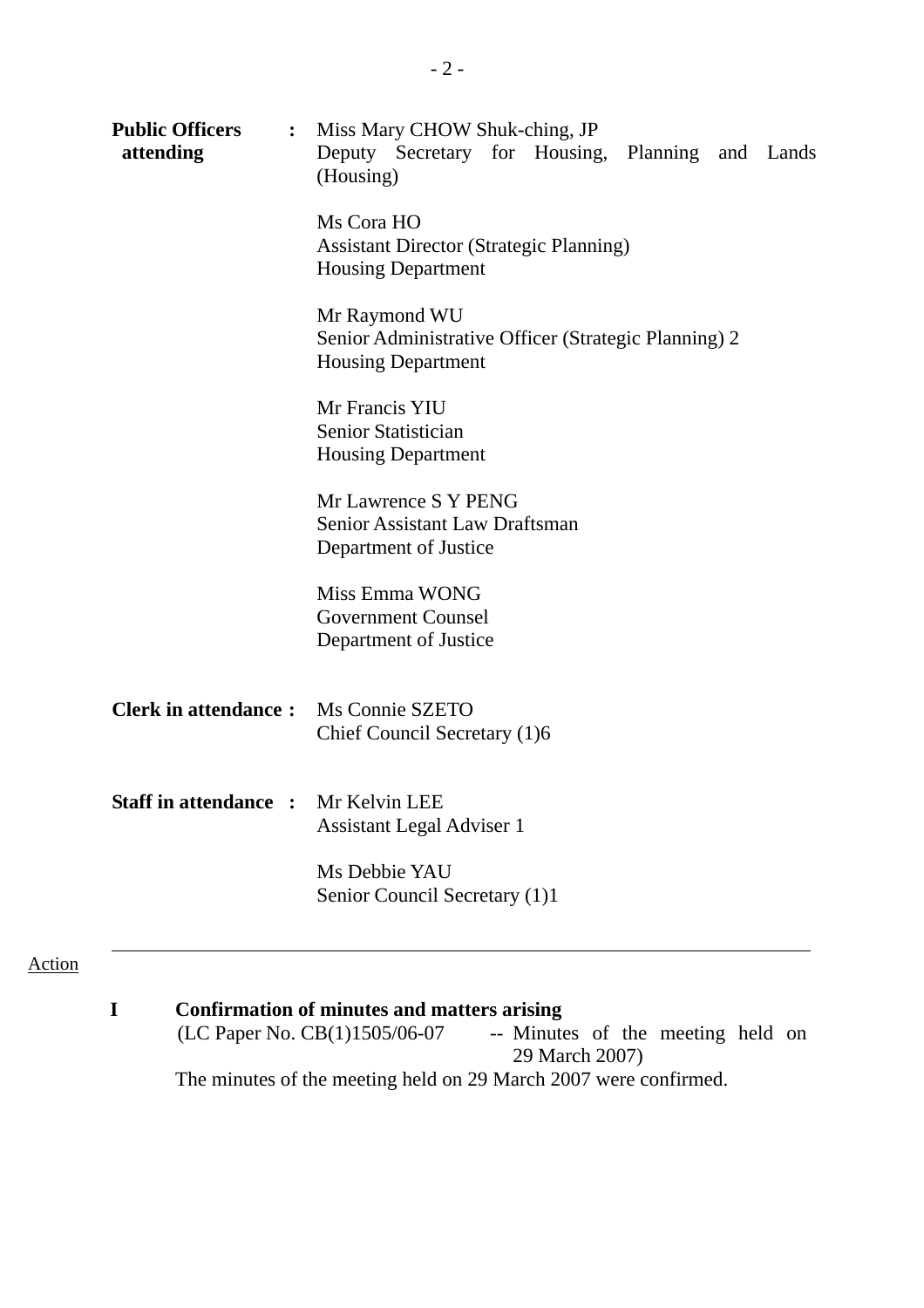| <b>Meeting with the Administration</b> |                                                                          |
|----------------------------------------|--------------------------------------------------------------------------|
|                                        |                                                                          |
|                                        | from the discussion on 17 April                                          |
|                                        | 2007 prepared by the Legislative                                         |
|                                        | <b>Council Secretariat</b>                                               |
|                                        |                                                                          |
|                                        | (LC Paper No. $CB(1)1508/06-07(01)$ -- List of follow-up actions arising |

LC Paper No.  $CB(1)1508/06-07(02)$  -- List of follow-up actions arising from the discussion on 26 April 2007 prepared by the Legislative Council Secretariat

Clause-by-clause examination of the Bill

| LC Paper No. CB(3)312/06-07                                                                                                      | -- The Bill                                                                               |
|----------------------------------------------------------------------------------------------------------------------------------|-------------------------------------------------------------------------------------------|
| LC Paper No. $CB(1)926/06-07(02)$                                                                                                | -- Marked-up copy of the Housing<br>(Amendment) Bill 2007                                 |
| LC Paper No. $CB(1)1114/06-07(03)$                                                                                               | -- Letter dated 9 March 2007 from the<br>Administration to the Assistant<br>Legal Adviser |
| LC Paper No. $CB(1)1037/06-07(07)$ -- Letter dated 7 February 2007 from                                                          | the Assistant Legal Adviser to the<br>Administration)                                     |
| LC Paper No. $CB(1)1544/06-07(01)$ -- Presentation materials provided by<br>(tabled and subsequently issued on<br>7 May 2007)    | the Administration (Chinese version)<br>only)                                             |
| LC Paper No. $CB(1)1544/06-07(02)$ -- Draft proposed Committee Stage<br><i>(tabled and subsequently issued on</i><br>7 May 2007) | amendments)                                                                               |

2. The Bills Committee deliberated (Index of proceedings attached at **Appendix**).

Follow up action to be taken by the Administration

*Clause 2 - Commencement* 

3. It was the Administration's intention to commence the Amendment Ordinance as soon as possible. In order to provide certainty to public rental housing (PRH) tenants on the implementation of the new rent adjustment mechanism and to facilitate the collection of income data and computation of the income index, the Administration was considering Committee Stage amendments (CSA) to specify the commencement date in the Bill and would revert to the Bills Committee.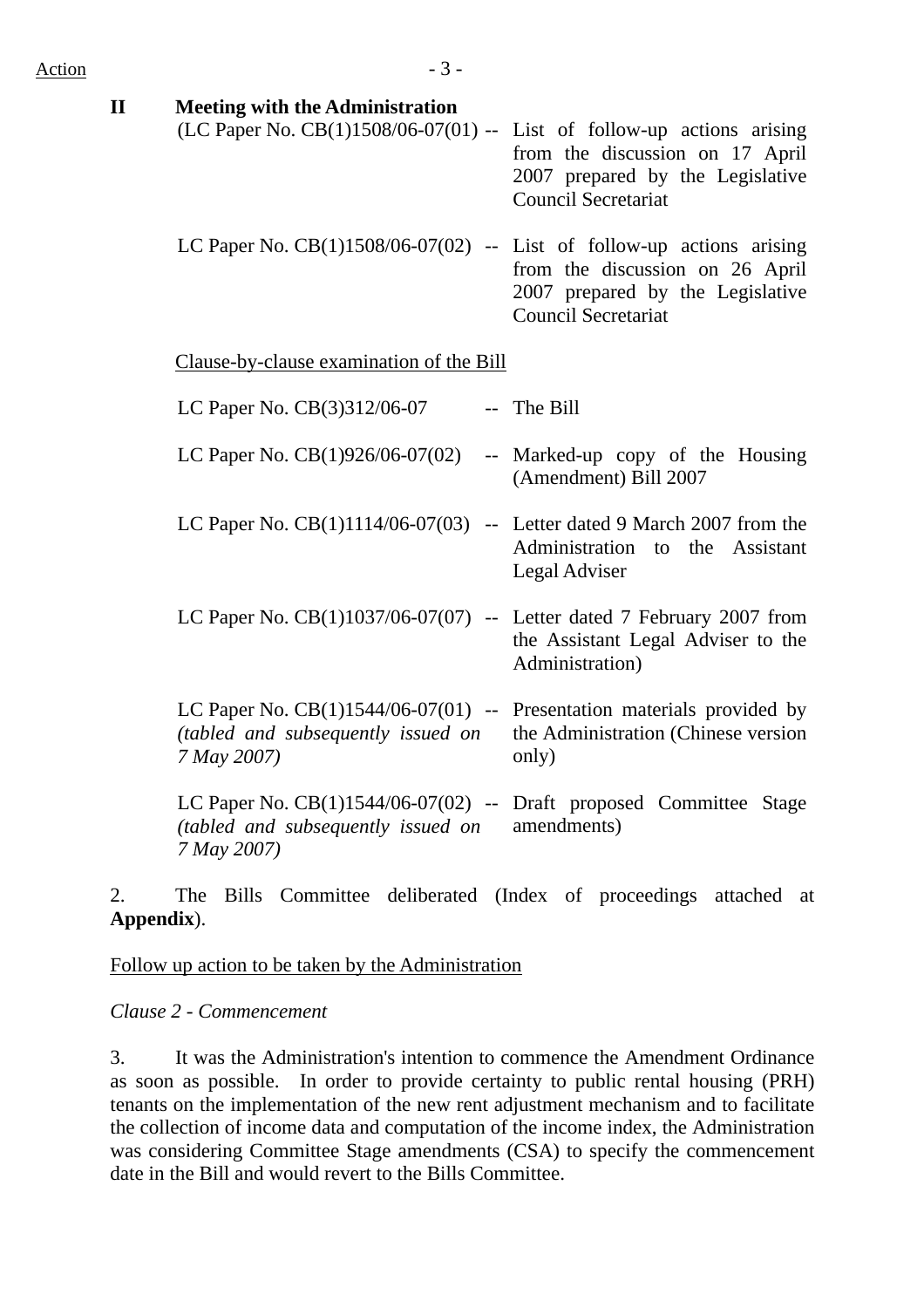# *Clause 4 – proposed section 16A(1)*

4. The Administration was requested to review the drafting of the proposed CSA for section 16A(1) to address members' concerns. Given that the policy intention was to require the Housing Authority (HA) to review PRH rent at a two-year cycle, there were suggestions for the Administration:

- (a) To set out clearly in separate sub-paragraphs under section 16A(1) when HA shall review the relevant rent after the commencement of the Amendment Ordinance, and when it shall conduct subsequent rent reviews; and
- (b) HA shall review the relevant rent as soon as practicable every two years. The drafting of the proposed CSA to section 16A(1) should be improved by deleting the words "當日" in the Chinese text, and "on or" in the English text.

# *Clause 4 - proposed section 16A(3)*

5. The policy intent of the proposed section 16A(3) was to exclude the application of the new rent adjustment mechanism to "well-off" tenants and tenants receiving assistance under the Rent Assistance Scheme (RAS). The Administration had explained that under the existing policies of "well-off" tenants and RAS, the extent of the additional rent (apart from market rent) to be charged and the extent of rent reduction to be granted were determined with reference to the relevant rent payable by other PRH tenants. Hence, any adjustment to the relevant rent according to the new mechanism would affect the calculation of the amount of rents payable by "well-off" tenants.

6. In this connection, in order to safeguard the interests of "well-off" tenants and tenants under RAS, the Administration was requested to consider specifying in the Bill the linkage between the level of rent payable by these tenants with the relevant rent.

# *Clause 4 – proposed section 16A(6)*

7. The proposed section 16A(6) of the Bill provided that HA was not required to vary the relevant rent if, in its opinion, the amount of the variation was insignificant. As what constituted "insignificant variation" was not defined in the Bill, concern was raised about the provision giving HA wide discretionary power. There were suggestions for the Administration:

- (a) To set out clearly in the provision the circumstances and factors to be considered by HA in determining the matter so as to enhance transparency of the process; and
- (b) To prescribe an appropriate amount/threshold of which variation in the relevant rent would be considered insignificant. For instance, consideration could be given to adopting a certain rate of change in the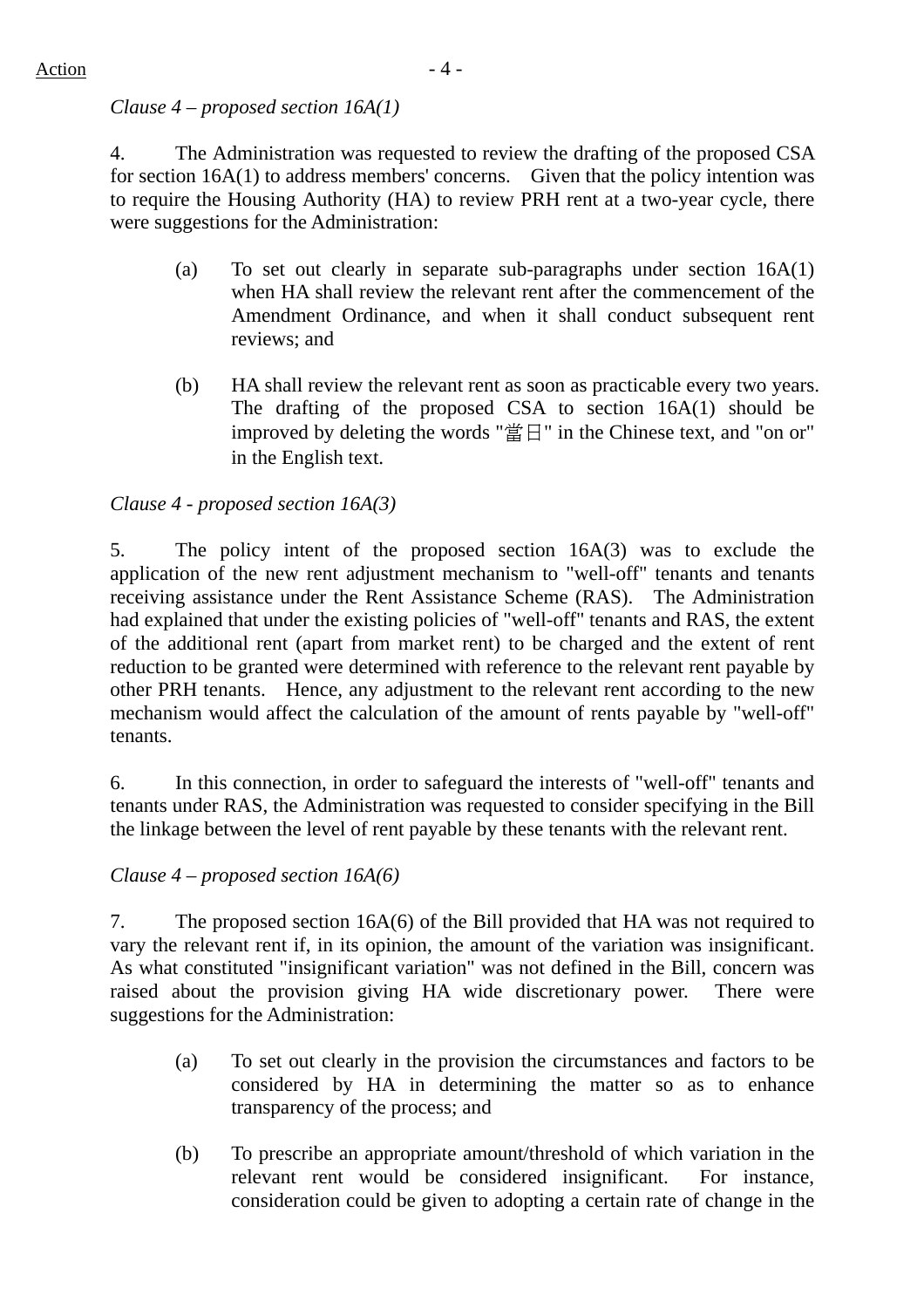#### income index (either increase or decrease) as the amount/threshold.

#### *Clause 4 - proposed section 16A(8)*

8. Subsection (b) of the proposed section 16A(8) provided that HA might compile the income index by itself, or appoint a tertiary institution or a public body in Hong Kong to compile the index. In order to prevent potential conflict of interests of HA and to enhance the credibility of the index, the Administration was requested to consider specifying in the subsection that the income index was not to be compiled by HA, which shall appoint a tertiary institution or a public body to compile the income index.

#### *Rent increase cap*

9. Members had put forward proposals on introducing a rent increase cap or rent level cap under the proposed rent adjustment mechanism (item 1 of LC Paper No. CB(1)1508/06-07(01)) for consideration by the Administration. In respect of the proposal on reducing the income limit of 20% rent-to-income ratio (RIR) under RAS to 15% RIR and to prescribe such a cap in the law, the Administration was requested to consider the suggestion that other conditions such as the requirement for tenants to move to flats with lower rents should be removed.

#### The way forward

#### *Meeting with deputations*

10. The Bills Committee agreed to invite deputations' further views on the Bill by writing to organizations/individuals which/who had expressed views to the Bills Committee previously and the 18 District Councils, as well as announcing an invitation for views on the LegCo website. The Bills Committee also agreed to meet with deputations and the Administration at the next meeting scheduled for Thursday, 10 May 2007, from 8:30 am to 10:30 am. If necessary, the Bills Committee would consider the need to meet with deputations again after the Administration had reported the outcomes of consultation with HA on proposals put forward by members on introducing a rent increase cap or rent level cap under the proposed rent adjustment mechanism.

(*Post-meeting note*: The Bills Committee posted a notice on the LegCo website on 4 May 2007 and wrote to organizations/individuals and the 18 District Councils to invite submissions by 8 May 2007.)

11. To facilitate discussion by the Bills Committee, the Chairman instructed the Clerk to prepare an updated checklist summarizing members' views/concerns expressed at previous meetings and the Administration's responses.

(*Post-meeting note*: Summary of views/concern raised by the Bills Committee (as at 9 May 2007) was circulated to Members vide LC Paper No CB(1)1570/06-07(04) on 9 May 2007.)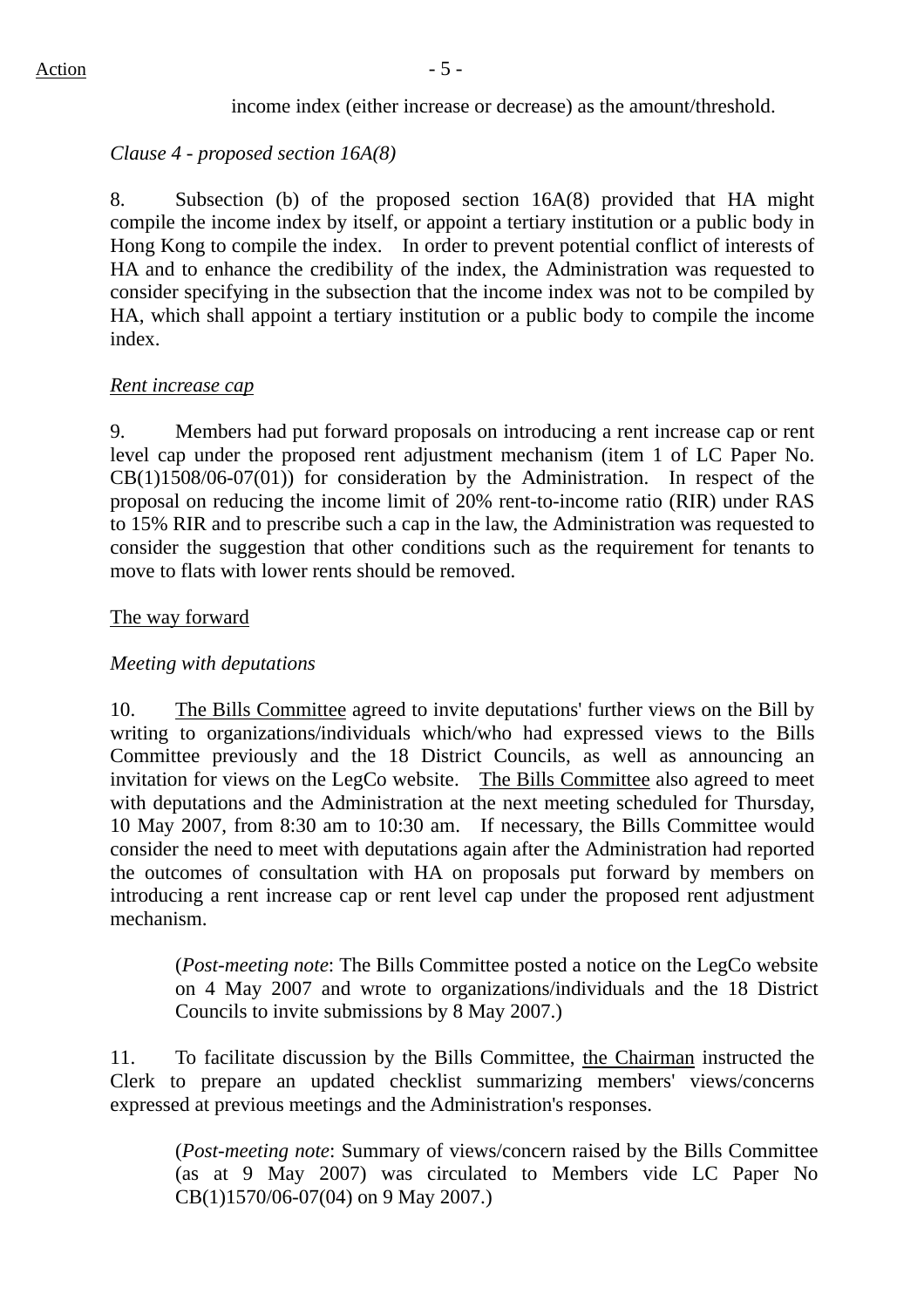# **III Any other business**

12. There being no other business, the meeting ended at 5:50 pm.

Council Business Division 1 Legislative Council Secretariat 21 June 2007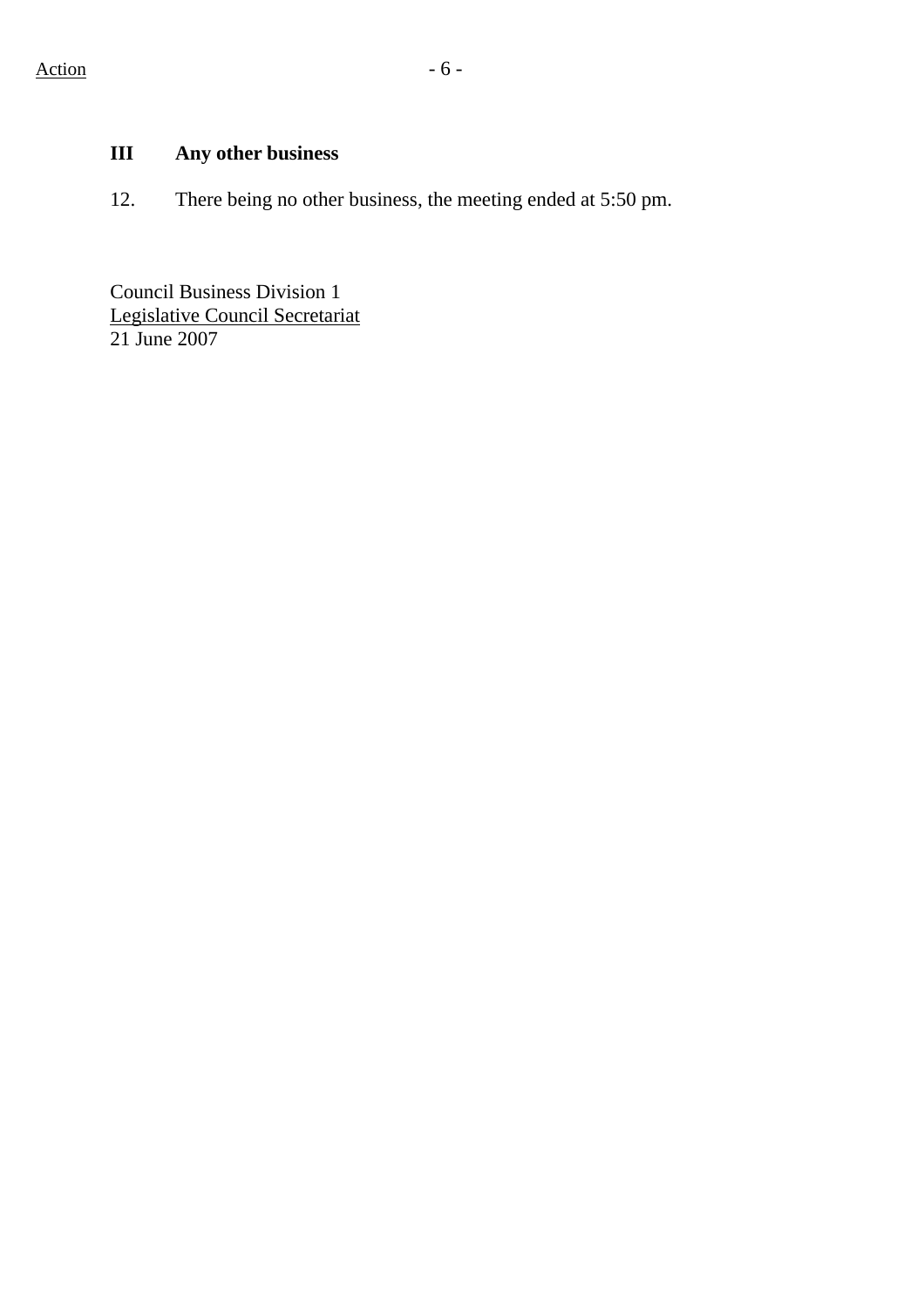#### **Proceedings of seventh meeting of Bills Committee on Housing (Amendment) Bill 2007 on Friday, 4 May 2007, at 3:00 pm in Conference Room A of the Legislative Council Building**

| <b>Time</b>          | <b>Speaker</b>                                                                                                                                                          | Subject(s)                                                                                                                                                                                                                                                                                                                                                                                                                                                                                                                                                                                                                                                                                                                                                                                                                                                                                                                            | <b>Action</b>                                                                     |
|----------------------|-------------------------------------------------------------------------------------------------------------------------------------------------------------------------|---------------------------------------------------------------------------------------------------------------------------------------------------------------------------------------------------------------------------------------------------------------------------------------------------------------------------------------------------------------------------------------------------------------------------------------------------------------------------------------------------------------------------------------------------------------------------------------------------------------------------------------------------------------------------------------------------------------------------------------------------------------------------------------------------------------------------------------------------------------------------------------------------------------------------------------|-----------------------------------------------------------------------------------|
| marker               |                                                                                                                                                                         |                                                                                                                                                                                                                                                                                                                                                                                                                                                                                                                                                                                                                                                                                                                                                                                                                                                                                                                                       | required                                                                          |
| $000043 -$<br>002415 | Chairman<br>Miss CHAN Yuen-han<br>Ms Emily LAU<br>Mr Albert CHAN<br>Mr Ronny TONG<br>Mr LEE Cheuk-yan<br>Mr LEUNG Kwok-hung<br>Mr LEUNG Yiu-chung<br>Dr Frenando CHEUNG | Opening remarks by the Chairman<br>(a)<br>Confirmation of minutes of the meeting held on<br>(b)<br>29 March 2007<br>(LC)<br>No.<br>Paper<br>$CB(1)1505/06-07)$<br>Members' agreements as follows:<br>(c)<br>To conduct clause-by-clause examination<br>(i)<br>of the Bill and consider draft Committee<br>Stage amendments (CSAs) proposed by<br>the Administration at this meeting; and<br>To meet with deputations again for views<br>(ii)<br>on the Bill, and to discuss outstanding<br>issues at the next meeting scheduled for<br>Thursday, 10 May 2007, at 8:30 am.<br>The Bills Committee would consider the need to<br>(d)<br>deputations<br>after<br>meet with<br>again<br>the<br>Administration had reported the outcomes of<br>consultation with the Housing Authority (HA)<br>on proposals put forward by members on<br>introducing a rent increase cap or rent level cap<br>under the proposed rent adjustment mechanism | The Admin./Clerk to<br>follow<br>up<br>under<br>paras 10 and 11 of<br>the minutes |
| $002416 -$<br>004721 | Chairman<br>Administration<br>Ms Emily LAU                                                                                                                              | Clause-by-clause examination of the<br>Bill<br>and<br>consideration of draft CSAs proposed by the<br>Administration<br>(LC Paper Nos. CB(3)312/06-07, CB(1)926/06-07<br>(02), and CB(1)1544/06-07(01) & (02))<br>The Administration's CSAs tabled at the<br>(a)<br>meeting (LC Paper No. CB(1)1544/06-07(02))<br>Members' agreement to examine the Chinese<br>(b)<br>and English texts of the Bill together with the<br>Administration's proposed CSAs<br>Long title and clause 1 (short title)<br>Briefing by the Administration<br>(a)<br>Members did not raise any query<br>(b)                                                                                                                                                                                                                                                                                                                                                    |                                                                                   |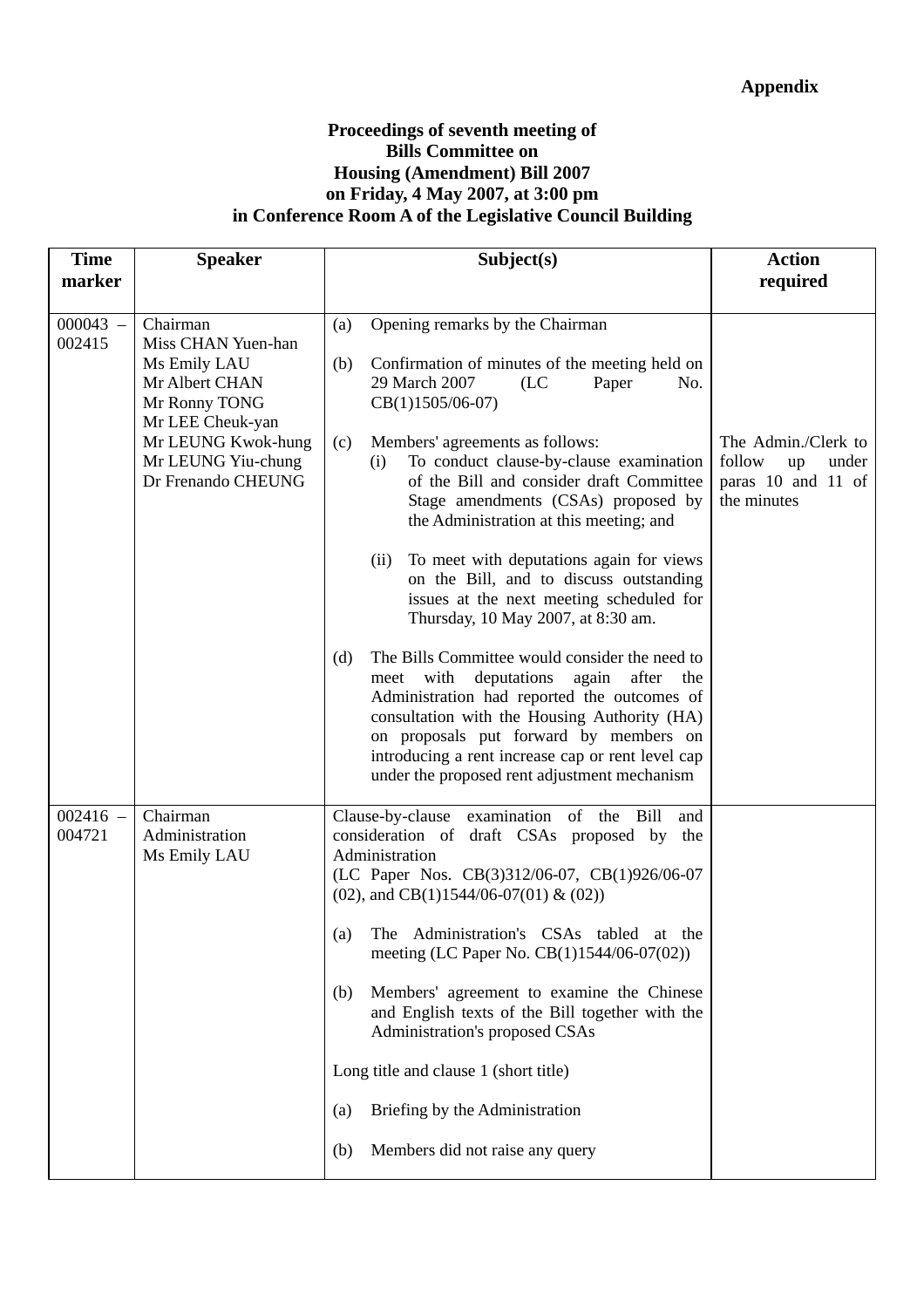| <b>Time</b>          | <b>Speaker</b>                                                                                                                                                   | Subject(s)                                                                                                                                                                                                                                                                                                                                                                                                                                                                                                                                                                                                                                                                                                                                                                                                       | <b>Action</b>                                             |
|----------------------|------------------------------------------------------------------------------------------------------------------------------------------------------------------|------------------------------------------------------------------------------------------------------------------------------------------------------------------------------------------------------------------------------------------------------------------------------------------------------------------------------------------------------------------------------------------------------------------------------------------------------------------------------------------------------------------------------------------------------------------------------------------------------------------------------------------------------------------------------------------------------------------------------------------------------------------------------------------------------------------|-----------------------------------------------------------|
| marker               |                                                                                                                                                                  |                                                                                                                                                                                                                                                                                                                                                                                                                                                                                                                                                                                                                                                                                                                                                                                                                  | required                                                  |
| $004722 -$<br>003149 | Chairman<br>Administration<br>Ms Emily LAU                                                                                                                       | Clause $2$ – Commencement<br>The Administration's advice that it was considering<br>CSAs to specify the commencement date of the<br>Amendment Ordinance in the Bill                                                                                                                                                                                                                                                                                                                                                                                                                                                                                                                                                                                                                                              | The Admin to follow<br>up under para. 3 of<br>the minutes |
| $003150 -$<br>003321 | Chairman<br>Administration<br>Ms Emily LAU                                                                                                                       | Clause $3$ – Leases of land in estates<br>Briefing by the Administration<br>(a)<br>(b)<br>Members did not raise any query                                                                                                                                                                                                                                                                                                                                                                                                                                                                                                                                                                                                                                                                                        |                                                           |
| $003322 -$<br>011330 | Chairman<br>Administration<br>Ms Emily LAU<br><b>Assistant Legal Adviser</b><br>1 (ALA1)<br>Mr CHAN Kam-lam<br>Ms Miriam LAU<br>Mr Alan LEONG<br>Mr Tommy CHEUNG | Clause $4$ – proposed section 16A(1)<br>Administration's illustration with<br>The<br>(a)<br>an<br>example (LC Paper No CB(1) 1544/06-07(01))<br>that if the Amendment Ordinance came into<br>operation on 1 January 2008,<br>The first rent review would take place on<br>(i)<br>or after 1 January 2010;<br>The second rent review would take place<br>(ii)<br>after 31 December 2011; and<br>(iii) As collection of data and compilation of<br>the income index would take time,<br>variation in rents would take effect<br>sometime after the dates in (i) and (ii)<br>above.<br>Members' suggestions for the Administration to<br>(b)<br>consider improving the drafting of the proposed<br>CSA as follows:<br>To<br>set<br>(i)<br>clearly<br>in<br>separate<br>out<br>sub-paragraphs under section $16A(1)$ | The Admin to follow<br>up under para. 4 of<br>the minutes |
|                      |                                                                                                                                                                  | when HA shall review the relevant rent<br>the<br>of<br>after<br>the<br>commencement<br>Amendment Ordinance, and when it shall<br>conduct subsequent rent reviews; and<br>To delete the words "當日" in the Chinese<br>(ii)<br>text, and "on or" in the English text.<br>The Administration's response to members'<br>(c)<br>query on whether HA could collect income data<br>from public rental housing (PRH) households<br>before the commencement of the Amendment<br>Ordinance as follows:<br>The definitions on "first period" and<br>(i)<br>"second period" were provided in the<br>proposed section $16A(9)$ .<br>If<br>the                                                                                                                                                                                  |                                                           |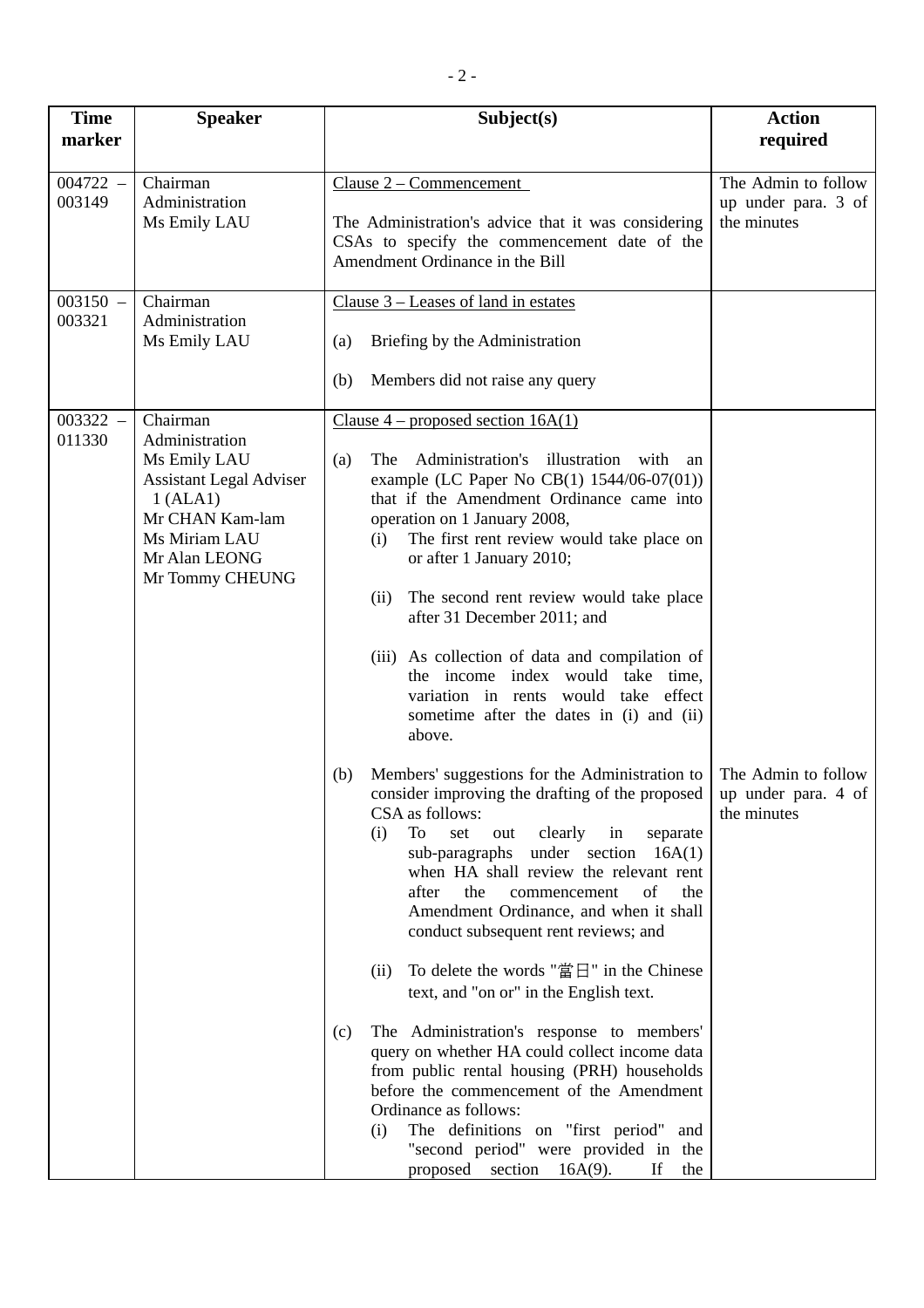| <b>Time</b><br>marker | <b>Speaker</b>                                                                                                                       | Subject(s)                                                                                                                                                                                                                                                                                                                                                                                                                                                                                                    | <b>Action</b><br>required |
|-----------------------|--------------------------------------------------------------------------------------------------------------------------------------|---------------------------------------------------------------------------------------------------------------------------------------------------------------------------------------------------------------------------------------------------------------------------------------------------------------------------------------------------------------------------------------------------------------------------------------------------------------------------------------------------------------|---------------------------|
|                       |                                                                                                                                      | commencement date of the Amendment<br>Ordinance was on 1 January 2008, in<br>relation to the first review, the "first<br>period" would cover the 12 months from<br>1 January 2007 to 31 December 2007 and<br>the "second period" would cover the 12<br>months from 1<br>January<br>2009<br>to<br>31 December 2009.<br>The actual rent<br>variation would take effect around May<br>2010 taking into account the lead time for<br>compilation of the index and notice period<br>to tenants on rent variations; |                           |
|                       |                                                                                                                                      | review<br>after<br>For<br>the<br>second<br>the<br>(ii)<br>commencement date, the "first period"<br>would cover the 12 months from 1 January<br>2009 to 31 December 2009 and the<br>"second period" would cover the 12<br>from 1<br>months<br>January<br>2011<br>to<br>31 December 2011.<br>The actual rent<br>variation would take effect in around May<br>$2012$ ; and                                                                                                                                       |                           |
|                       |                                                                                                                                      | (iii) Rent review in the Bill covered comparing<br>the values of the income index derived for<br>the first and second periods in a rent<br>review cycle to work out the rate of rent<br>adjustment.<br>Data<br>collection<br>for<br>compilation of the income index could be<br>conducted before the commencement date.                                                                                                                                                                                       |                           |
|                       |                                                                                                                                      | ALA1's advice that according to section 25 of<br>(d)<br>the Housing Ordinance (HO) (Cap 283), HA<br>was empowered to obtain information from<br>PRH tenants                                                                                                                                                                                                                                                                                                                                                   |                           |
| $011331 -$<br>011359  | Chairman<br>Administration                                                                                                           | Clause $4$ – proposed section $16A(2)$                                                                                                                                                                                                                                                                                                                                                                                                                                                                        |                           |
|                       |                                                                                                                                      | Briefing by the Administration<br>(a)                                                                                                                                                                                                                                                                                                                                                                                                                                                                         |                           |
|                       |                                                                                                                                      | Members did not raise any query<br>(b)                                                                                                                                                                                                                                                                                                                                                                                                                                                                        |                           |
| $011400 -$<br>014329  | Chairman<br>Administration<br>Ms Emily LAU<br>ALA1<br>Mr LEE Wing-tat<br>Ms CHAN Yuen-han<br>Dr Fernando CHEUNG<br>Mr Frederick FUNG | Clause $4$ – proposed section 16A(3)<br>The Administration's explanation that under the<br>(a)<br>existing policies of "well-off" tenants and Rent<br>Assistance Scheme (RAS), the extent of the<br>additional rent (apart from market rent) to be<br>charged and the extent of rent reduction to be<br>granted were determined with reference to the<br>relevant rent payable by other PRH tenants.                                                                                                          |                           |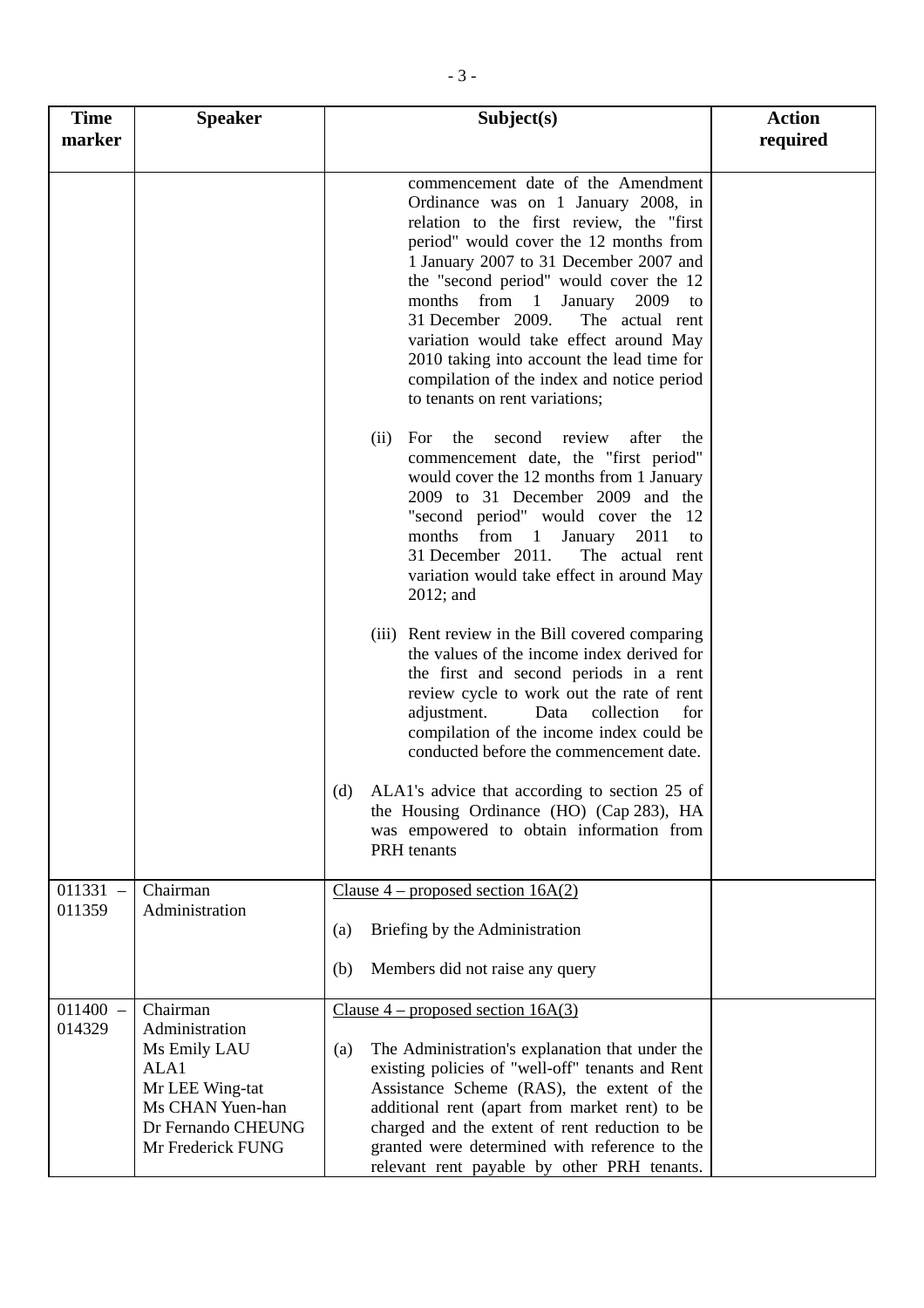| <b>Time</b><br>marker | <b>Speaker</b>                                        | Subject(s)                                                                                                                                                                                                                                                                                                                                                     | <b>Action</b><br>required                             |
|-----------------------|-------------------------------------------------------|----------------------------------------------------------------------------------------------------------------------------------------------------------------------------------------------------------------------------------------------------------------------------------------------------------------------------------------------------------------|-------------------------------------------------------|
|                       |                                                       | Hence, any adjustment to the relevant rent<br>according to the new mechanism would affect<br>the calculation of the amount of rents payable<br>by "well-off" tenants or tenants under RAS.<br>HA might require "well-off" tenants or tenants<br>under RAS to pay different rents based on the<br>power provided under section 16(4) of the HO                  |                                                       |
|                       |                                                       | The Administration's proposed CSA to the<br>(b)<br>proposed section $16A(3)$ was to align the<br>coverage of the exemption arrangement under<br>the Bill with that provided for under the existing<br>section $16(1C)$ of the HO                                                                                                                               |                                                       |
|                       |                                                       | Members' agreement to the Administration's<br>(c)<br>proposed CSA                                                                                                                                                                                                                                                                                              |                                                       |
|                       |                                                       | Request for the Administration to consider<br>(d)<br>specifying in the Bill the linkage between the<br>level of rent payable by "well-off" tenants and<br>the relevant rent                                                                                                                                                                                    | The Admin to follow<br>up under para 6 of<br>minutes. |
|                       |                                                       | Mr Frederick FUNG's suggestion for the<br>(e)<br>Administration to remove the eligibility criteria<br>of RAS such as the requirement for tenants<br>concerned to move to PRH flats with lower<br>rents                                                                                                                                                         | The Admin to follow<br>up under para 9 of<br>minutes. |
| $014330 -$            | Chairman                                              | Clause $4$ – proposed section 16A(4)                                                                                                                                                                                                                                                                                                                           |                                                       |
| 015514                | Administration<br>Ms CHAN Yuen-han<br>Mr LEE Wing-tat | The Administration's explanation as follows:<br>(a) According to the tenancy agreements, HA was<br>required to serve one month's notice, which<br>would usually be issued on the first day of a<br>month, to PRH tenants for any rent adjustments.<br>As such, rent variation could only<br>be<br>implemented as soon as practicable after rent<br>review; and |                                                       |
|                       |                                                       | The proposed 11.6% across-the-board reduction<br>(b)<br>in PRH rent would form the new rental level for<br>all PRH units despite their rents were last<br>reviewed at different periods.<br>This would<br>proposed income-based<br>enable<br>the<br>rent<br>adjustment mechanism to operate fairly and<br>effectively.                                         |                                                       |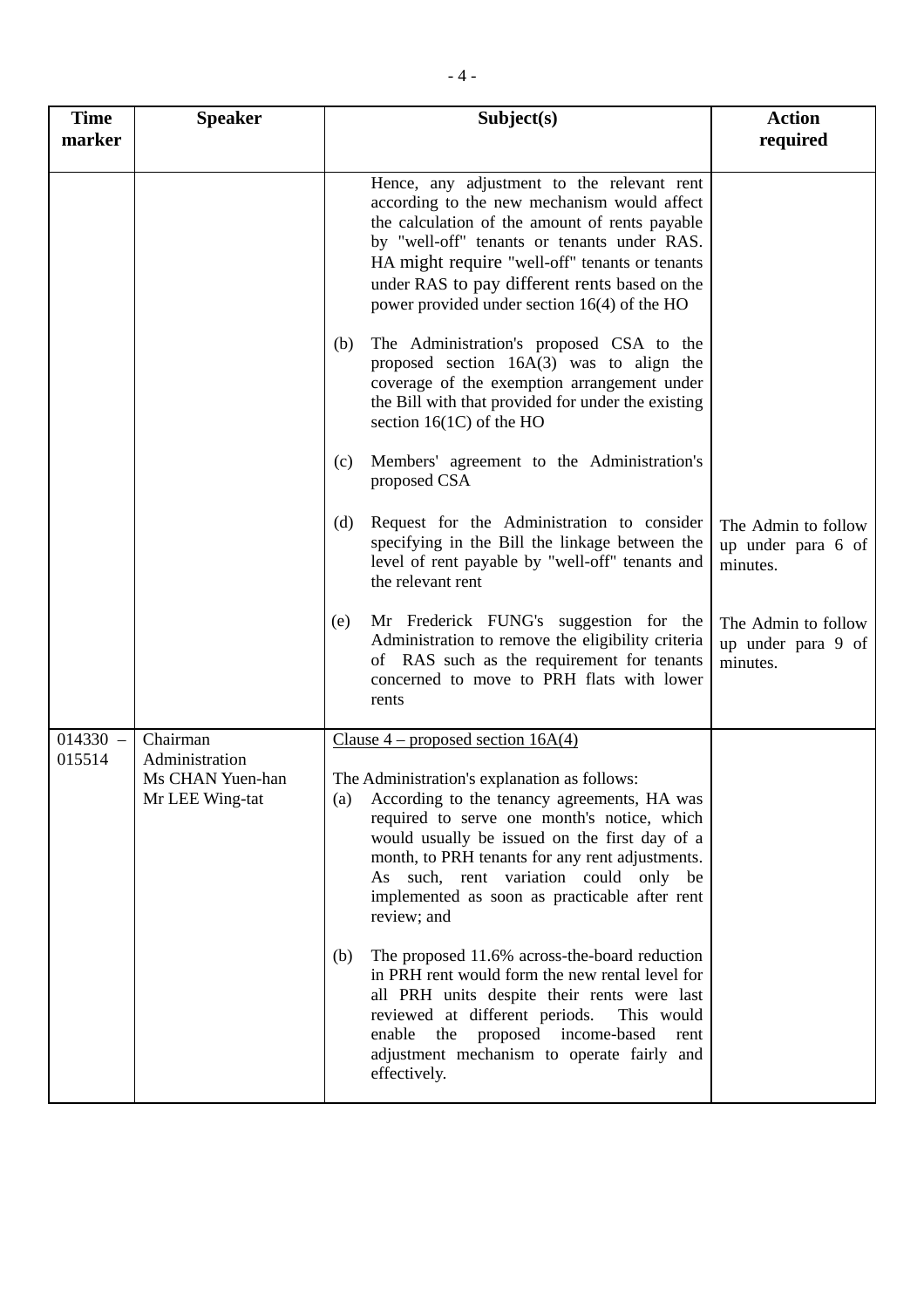| <b>Time</b><br>marker | <b>Speaker</b>                                                                             | Subject(s)                                                                                                                                                                                                                                                                                                                                                 | <b>Action</b><br>required                             |
|-----------------------|--------------------------------------------------------------------------------------------|------------------------------------------------------------------------------------------------------------------------------------------------------------------------------------------------------------------------------------------------------------------------------------------------------------------------------------------------------------|-------------------------------------------------------|
| $015515 -$<br>020554  | Chairman<br>Administration<br>Mr Frederick FUNG<br>Mr LEE Wing-tat<br>Ms Emily LAU<br>ALA1 | Clause $4$ – proposed section 16A(5)<br>Briefing by the Administration on the proposed<br>(a)<br>section 16A(5) and the proposed CSA<br>Members' agreement to the proposed CSA<br>(b)<br>The Administration's advice as follows:<br>(c)                                                                                                                    |                                                       |
|                       |                                                                                            | A shorter review cycle of two years would<br>(i)<br>enable more moderate rent adjustment<br>which should be more acceptable to PRH<br>tenants. It would also allow HA to make<br>more timely responses to the economic<br>situation of Hong Kong; and                                                                                                      |                                                       |
|                       |                                                                                            | To address the problem of economic<br>(ii)<br>downturn, HA might exercise discretion to<br>remit whole or part of PRH rents under<br>section 17 of the HO. RAS was also in<br>place to meet the needs of individual PRH<br>tenants.                                                                                                                        |                                                       |
| $020555 -$<br>021445  | Chairman<br>Administration<br>Mr LEE Wing-tat<br>Ms Emily LAU                              | Clause $4$ – proposed section 16A(6)<br>suggestion for the Administration's<br>Members'<br>consideration as follows:<br>To set out the circumstances and factors to be<br>(a)<br>considered by HA in determining what<br>constituted "insignificant variation" in the<br>relevant rent; and                                                                | The Admin to follow<br>up under para 7 of<br>minutes. |
|                       |                                                                                            | To prescribe in the Bill an appropriate<br>(b)<br>amount/threshold of which variation in the<br>relevant rent would be considered insignificant.                                                                                                                                                                                                           |                                                       |
|                       |                                                                                            | Clause $4$ – Proposed section 16A(7)<br>Briefing by the Administration<br>(a)<br>Members did not raise any query<br>(b)                                                                                                                                                                                                                                    |                                                       |
| $021446 -$<br>022246  | Chairman<br>Administration<br>Ms Emily LAU<br>Mr Frederick FUNG<br>Mr LEE Wing-tat<br>ALA1 | Clause $4$ – proposed section 16A(8)<br>Members' suggestion that to prevent potential conflict<br>of interest, it should be specified in the proposed<br>section that the income index was not to be compiled<br>by HA, which shall appoint a tertiary institution or a<br>public body to compile the income index<br>Clause $4$ – proposed section 16A(9) | The Admin to follow<br>up under para 8 of<br>minutes. |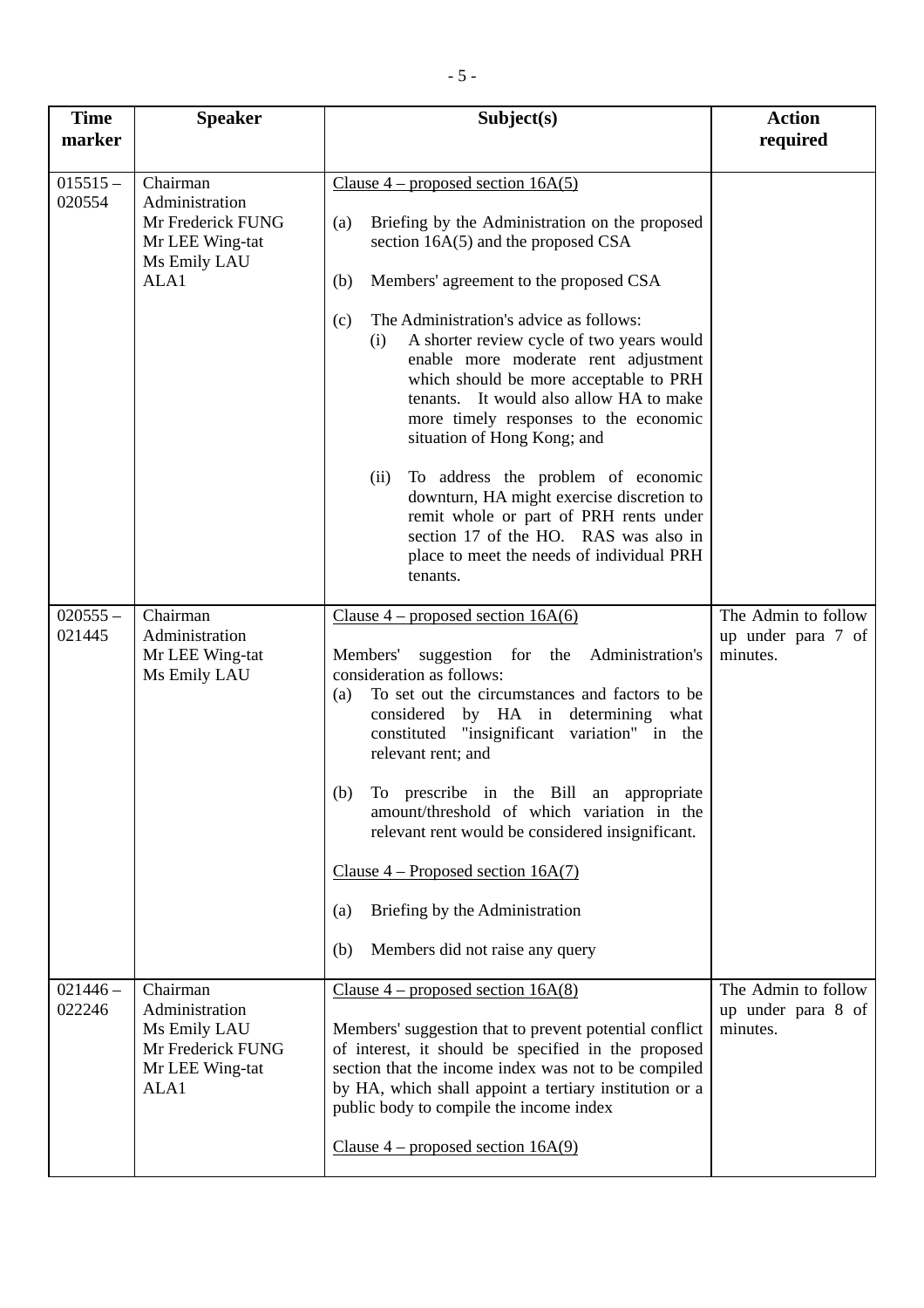| <b>Time</b><br>marker | <b>Speaker</b>                                         | Subject(s)                                                                                                                                                                                                                                                                                                                                                                                                                                                                                                                                                                                                                                                                                                                                                                                                                                                                                                                                                                                                                         | <b>Action</b><br>required |
|-----------------------|--------------------------------------------------------|------------------------------------------------------------------------------------------------------------------------------------------------------------------------------------------------------------------------------------------------------------------------------------------------------------------------------------------------------------------------------------------------------------------------------------------------------------------------------------------------------------------------------------------------------------------------------------------------------------------------------------------------------------------------------------------------------------------------------------------------------------------------------------------------------------------------------------------------------------------------------------------------------------------------------------------------------------------------------------------------------------------------------------|---------------------------|
|                       |                                                        | The Administration's explanation that the definition<br>of "first period" in relation to a subsequent review of<br>the relevant rent after the commencement date was<br>the second period for the last review of the relevant<br>rent which had resulted in variation in rents.<br>The<br>policy intent was to capture the accumulative changes<br>in PRH household income, in cases where rent<br>reviews might not lead to rent variation and to take<br>account of such changes in subsequent rent<br>adjustment                                                                                                                                                                                                                                                                                                                                                                                                                                                                                                                |                           |
| $022247-$<br>023614   | Chairman<br>Administration<br>Mr LEE Cheuk-yan<br>ALA1 | Commencement date of the Amendment<br>(a)<br>Ordinance<br>Mr LEE Cheuk-yan's intention that he would<br>(b)<br>consider<br>when clause 3 (which repealed the existing<br>(i)<br>section $16(1A)$ to $(1E)$ ) was formally<br>debated in the Council, requesting separate<br>vote on the provisions to be repealed by<br>clause 3 so as to retain the 10% median<br>rent-to-income ratio (MRIR) cap in section<br>$16(1A)$ ; or<br>moving a CSA to introduce a 10% MRIR<br>(ii)<br>cap in the proposed rent variation<br>mechanism.<br>The Administration's explanation that as<br>(c)<br>specified in the long title, the Bill sought to<br>amend the HO to replace section $16(1A)$ to<br>$1(E)$ , the suggested amendment in (b) (i) above<br>might be contrary to that purpose<br>Administration's<br>(d)<br>reiteration<br>The<br>the<br>on<br>drawbacks of the 10% MRIR cap in reflecting<br>the actual rental affordability of PRH tenants,<br>and that the cap could not co-exist with the new<br>rent adjustment mechanism |                           |
| $023615 -$<br>024345  | Chairman<br>Administration<br>Ms Emily LAU             | Clause $4$ – proposed section 16A(9)<br>Briefing by the Administration<br>(a)<br>Members did not raise any query<br>(b)                                                                                                                                                                                                                                                                                                                                                                                                                                                                                                                                                                                                                                                                                                                                                                                                                                                                                                            |                           |
| $024346 -$<br>024555  | Chairman<br>Administration                             | The way forward<br>(a)<br>Date of next meeting<br>(b)                                                                                                                                                                                                                                                                                                                                                                                                                                                                                                                                                                                                                                                                                                                                                                                                                                                                                                                                                                              |                           |